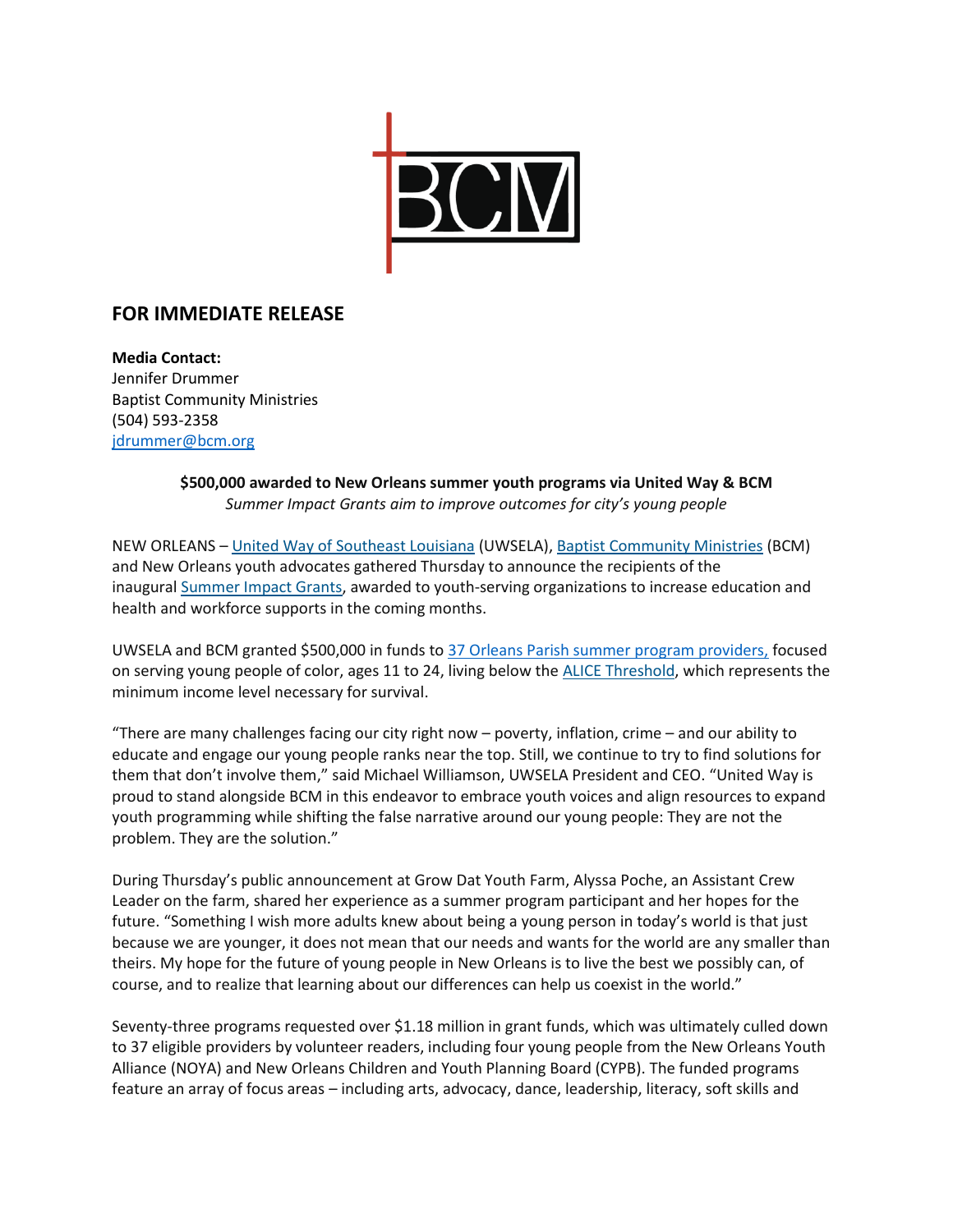workforce development – which will help close the achievement gap, improve health outcomes, reduce crime and foster financial stability.

"We need to talk with our city's youth, listen to them and learn what they need from their perspective. We need to invest in them and create effective change to break the generational cycle of trauma that New Orleans children have faced," said Slade Simons, BCM Board Chair. "This is an urgent issue. By creating the Summer Impact Grants, we are moving the needle forward to support New Orleans' most vulnerable children, helping them to reach their full potential."

[United for ALICE](http://www.unitedforalice.org/) research reports that of the more than 88,000 young people (5-24) living in Orleans Parish, 62% of children (5-17) and 83% of young adults (18-24) live below the ALICE Threshold, percentages that grow disproportionately higher for people of color. Further troubling, New Orleans youth are showing symptoms of PTSD at rates nearly four and half times higher than the national average, according to the [Institute of Women and Ethnic Studies.](http://inthatnumber-iwes.org/about-1)

"The majority of young people in this city are getting it right every day, even when they have to face all these challenges," said Karen Evans, CYPB Executive Director. "The Summer Impact Grants are helping those to continue to go forward, and to go forward in strength."

The Summer Impact Grants require programs to focus on one of six priority areas from the Youth Master [Plan,](https://nolayouthmasterplan.org/) a comprehensive roadmap for creating and sustaining a positive, youth-development focused, results-oriented New Orleans that works for all young people.

"The Youth Master Plan emphasizes the importance of collaboration and coordination across many systems to holistically address the well-being of young people, and thanks to the partnership between UWSELA and BCM, recipients of the Summer Impact Grant will be able to expand their programs and reach more youth and families," said Dominique Butler, NOYA Director of Communications. "This grant opportunity demonstrates that local funders are listening and responding to the needs of our community, and this summer, the New Orleans Youth Alliance looks forward to providing professional development for the recipients of this grant."

Many of the funded programs are underway or will begin in the coming weeks. Please [click here](https://www.bcm.org/2022-summer-impact-grants/) to view contact information or visit [VIALINK.org/Youth-NOLA](https://vialink.org/youth-nola/) to access a comprehensive database of resources and opportunities for children, youth and families.

| Organization                                          | Program                      |  |
|-------------------------------------------------------|------------------------------|--|
| About FACE (About Family and Community<br>Engagement) | Summer Social Set 22         |  |
| ARISE Schools- Mildred Osborne/ARISE Academy          | ARISE Schools Summer Program |  |
|                                                       |                              |  |

## **2022 Summer Impact Grant Recipients:**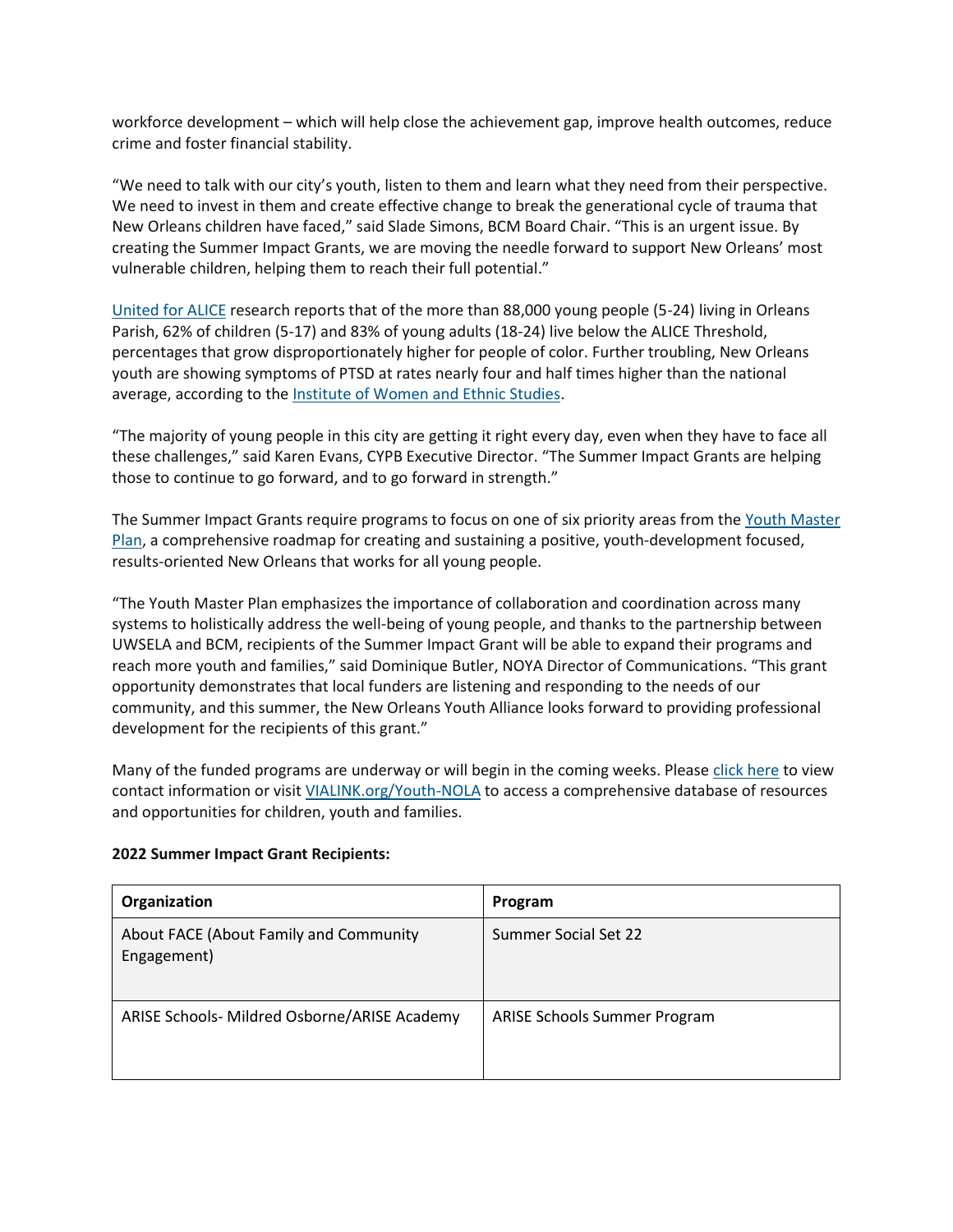| Arts Council of New Orleans                                                             | Young Artist Movement (YAM)                                                   |
|-----------------------------------------------------------------------------------------|-------------------------------------------------------------------------------|
| <b>Bard Early College</b>                                                               | <b>Bard Early College New Orleans</b>                                         |
| <b>College Track</b>                                                                    | Summer College Access Programming for New<br><b>Orleans Scholars</b>          |
| <b>Covenant House New Orleans</b>                                                       | Youth Advocacy Group                                                          |
| <b>Dancing Grounds</b>                                                                  | Freedom School and Summer Dance Intensive                                     |
| <b>Dinerral Shavers Educational Fund</b>                                                | <b>GIRLS NOLA Initiative</b>                                                  |
| Directed Initiatives for Youth Inc., Dba Excite All<br><b>Stars</b>                     | Excite All Stars Summer Camp                                                  |
| <b>Educators for Quality Alternatives</b>                                               | The NET Charter High School Summer Internship<br>Program                      |
| Efforts of Grace, Inc.                                                                  | Kuumba Academy Summer Program                                                 |
| Free Alas                                                                               | Aspire                                                                        |
| Friends of Lafitte Greenway                                                             | Lafitte Greenway BELite Youth Mural Arts<br>Project: Basketball Court Revival |
| Friends of the New Orleans Public Library/New<br><b>Orleans Public Library (COLLAB)</b> | New Orleans Public Library Summer Fun 2022                                    |
| <b>Generation Success</b>                                                               | Summer EXCEL Challenge                                                        |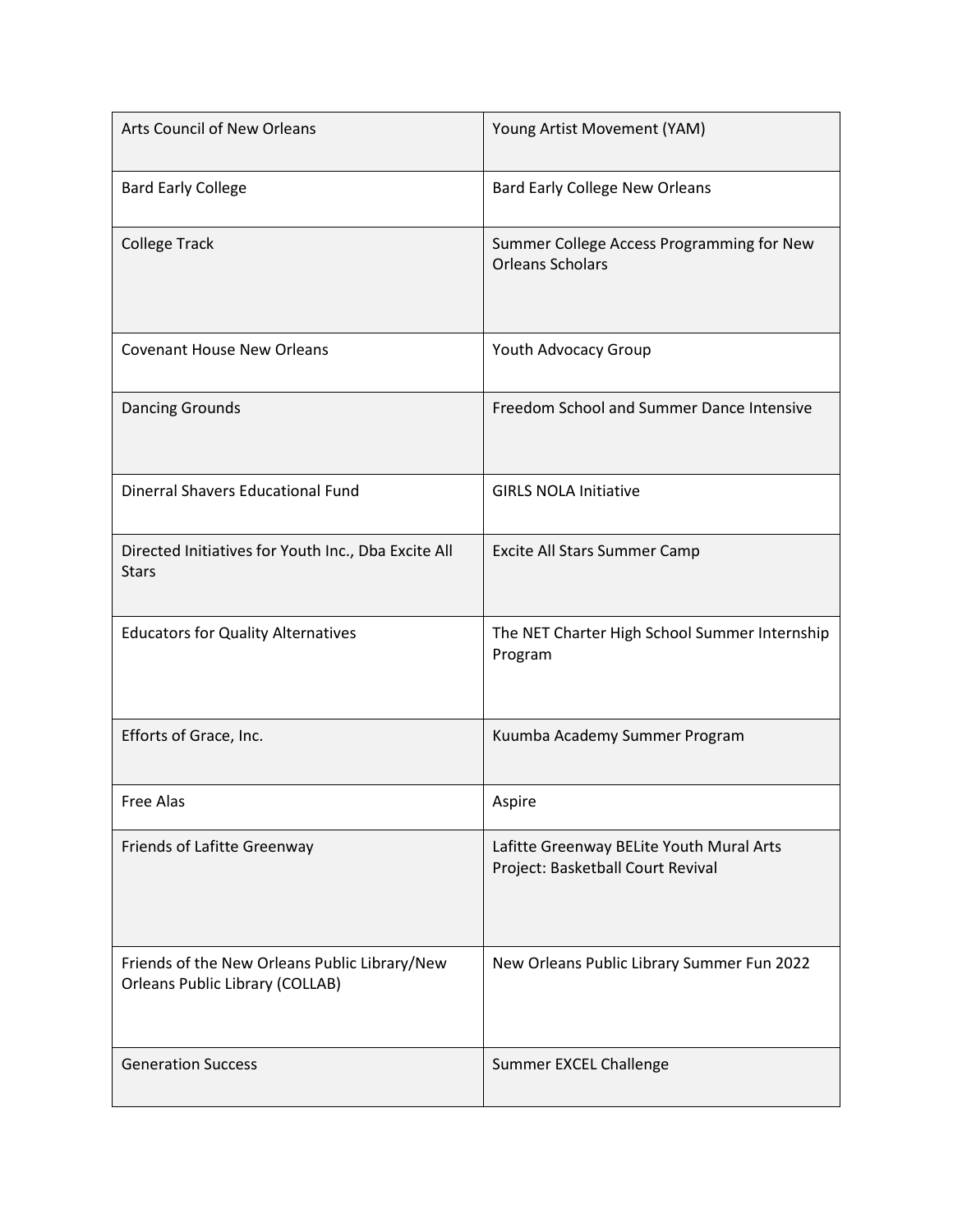| <b>Grow Dat Youth Farm</b>               | Summer Leadership Programs                                |
|------------------------------------------|-----------------------------------------------------------|
| Jesus Project Ministries                 | Junior Student Training and Enrichment<br>Program (JSTEP) |
| Kedila Family Learning Center            | Summer @ Kedila                                           |
| Living School, INC                       | Learn By Doing: A Living School Summer<br>Experience      |
| <b>Make Music NOLA</b>                   | Make Music NOLA Summer Workshop Series                    |
| Milne Inspiration Center (MIC-AMPED)     | Summer Leadership Experience                              |
| New Orleans Technical Education Provider | Summer Success Program                                    |
| <b>Operation Spark</b>                   | High School to High Wage Summer Coding Camp               |
| Reconcile New Orleans, Inc.              | Workforce Development Summer Success<br>Program           |
| <b>Ride New Orleans</b>                  | Youth Transit Leadership Cohort (YTLC)                    |
| Silence Is Violence                      | <b>Summer Peace Clinics</b>                               |
| Son of a Saint                           | <b>Summer Programming</b>                                 |
| The 18th Ward                            | <b>Summer Coaches in Training</b>                         |